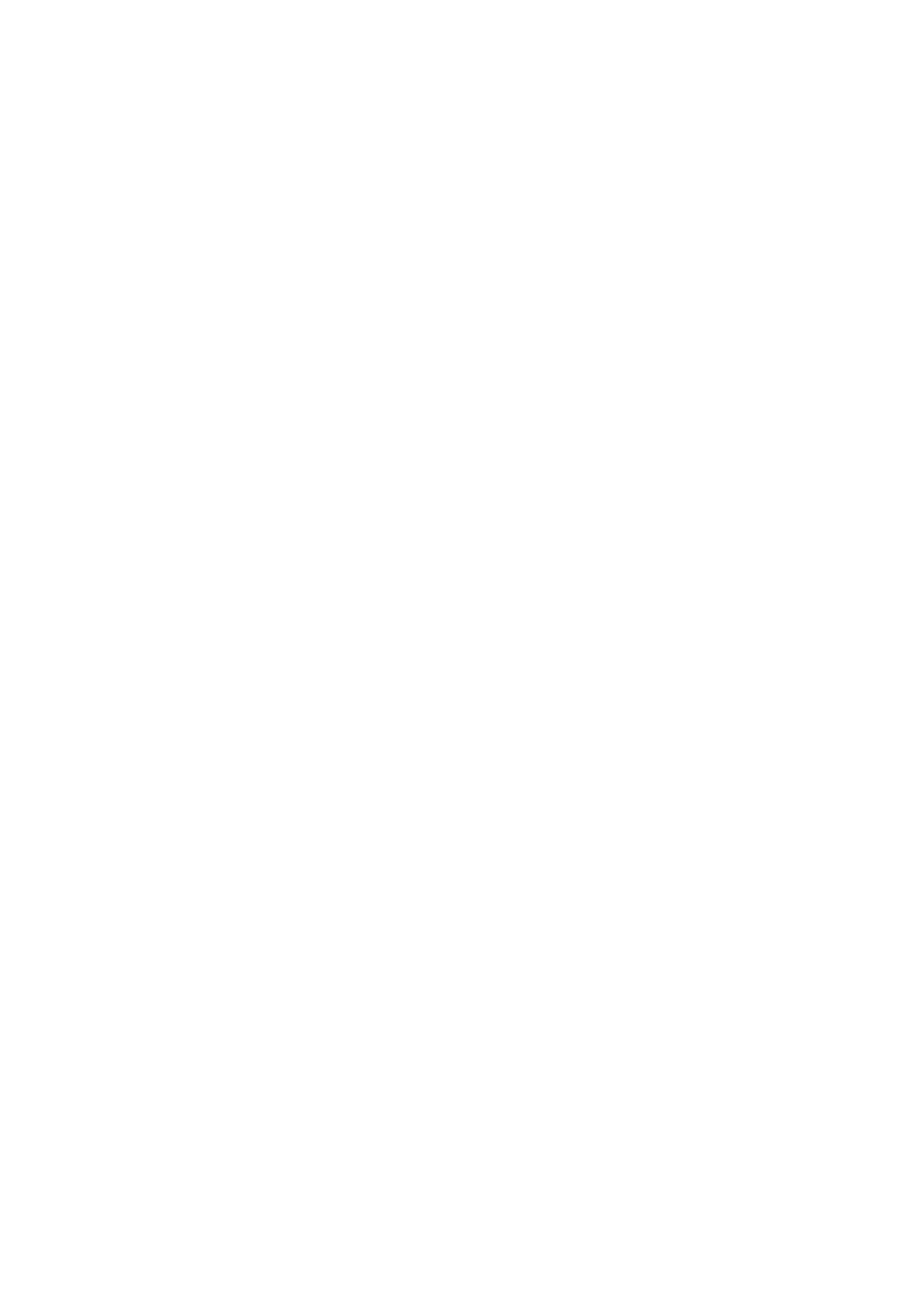## **CONTENTS**

- 1 Citation
- 2 Amendment of the Richmond Burgage Pastures Act 1853
- 3 Costs of Act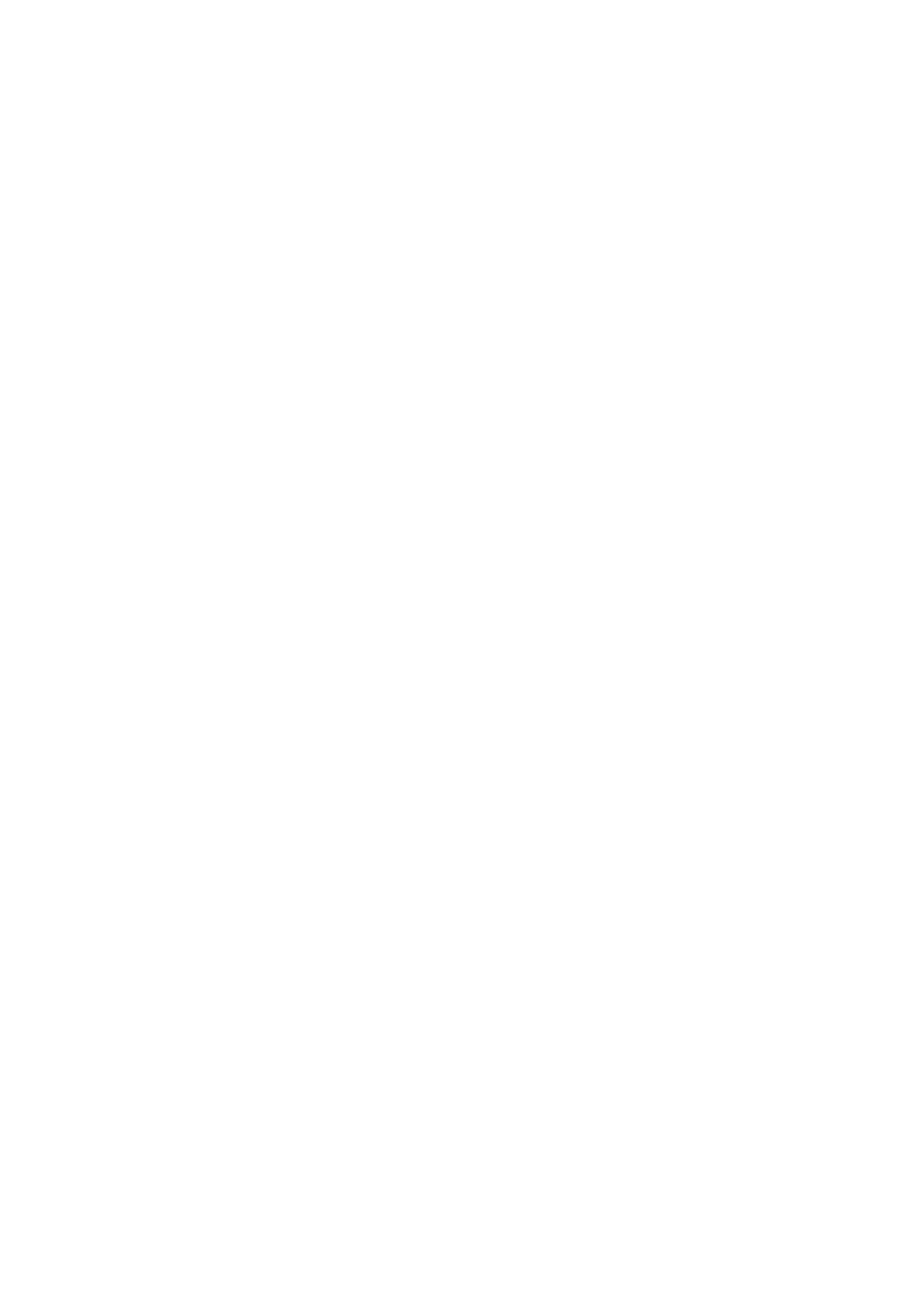# A **BILL**

To amend certain provisions of the Richmond Burgage Pastures Act 1853.



- (1) The Richmond Burgage Pastures Act 1802 made provision about the allocation of ownership of certain pasture land near Richmond in North Yorkshire, and included provision about the preservation of Richmond Racecourse and training grounds whilst also preserving rights of certain persons to use the land as pasture:
- (2) The Richmond Burgage Pastures Act 1853 ("the 1853 Act") made provision about the depasturing and management of certain pastures in Richmond, North Yorkshire, including the disused Richmond Racecourse:
- (3) The Richmond Burgage Pastures Committee ("the Committee") was established under the 1853 Act and the Committee continues to manage the pasture land referred to above in accordance with the 1853 Act:
- (4) Certain provisions of the 1853 Act are outdated and require amending:
- (5) The objects of this Act cannot be attained without the authority of Parliament:

May it therefore please your majesty that it may be enacted, and be it enacted, by the Queen's Most Excellent Majesty, by and with the advice and consent of the Lords Spiritual and Temporal, and Commons, in this present Parliament assembled, and by the authority of the same, as follows:―

#### **1 Citation**

This Act may be cited as the Richmond Burgage Pastures Act 2017.

5

10

15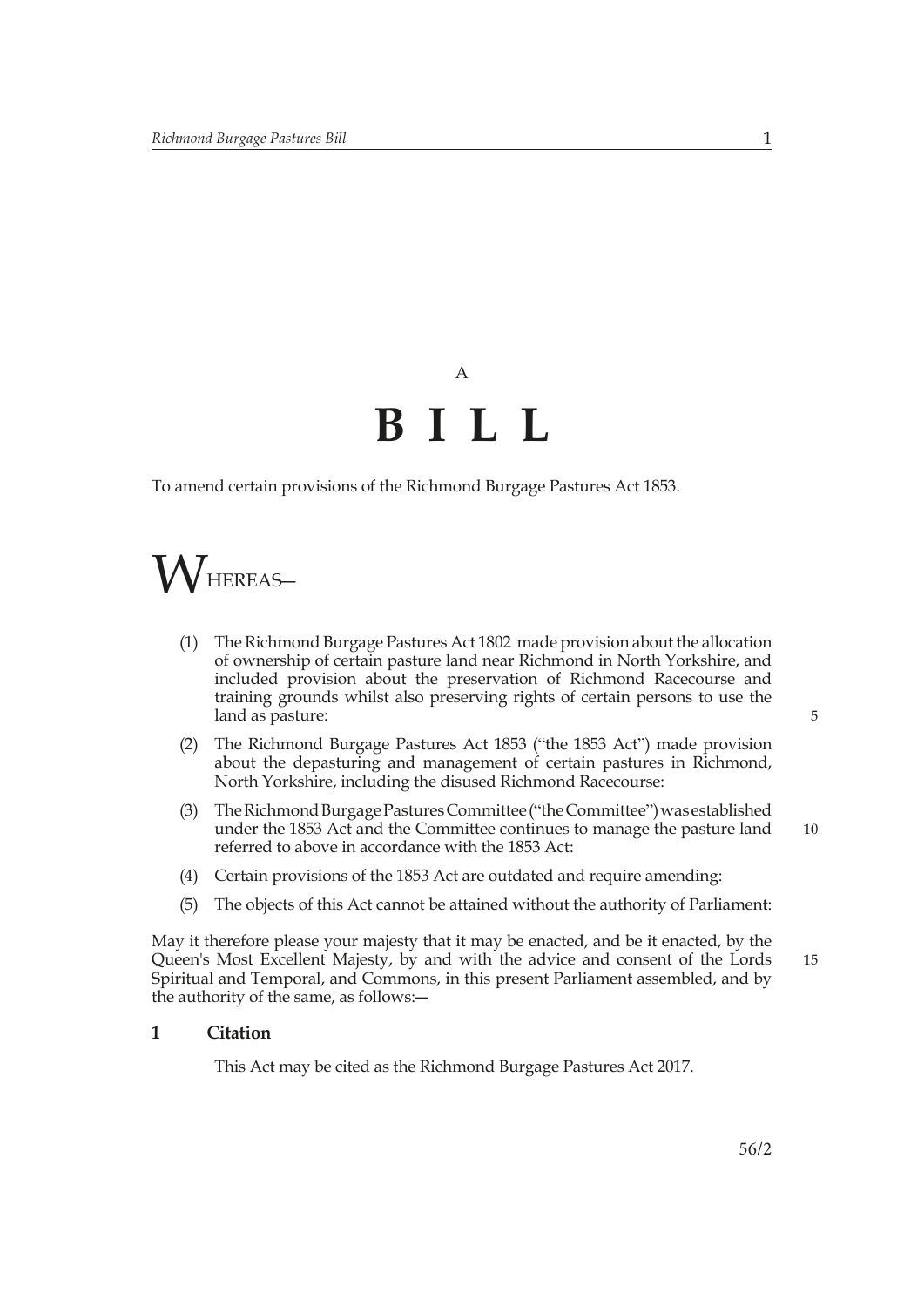### **2 Amendment of the Richmond Burgage Pastures Act 1853**

- (1) The Richmond Burgage Pastures Act 1853 is amended as follows.
- (2) In section 5, omit ", and whose Residence shall not be more than Seven Miles from the Boundaries of the Municipal Borough of Richmond".
- (3) In section 10, omit "from Year to Year, at the best yearly Rent that can be reasonably had for the same,". 5

#### **3 Costs of Act**

The costs, charges and expenses of and incidental to the preparing for obtaining rand passing of this Act paid or payable by the Richmond Burgage Pastures Committee may in whole or in part be defrayed out of revenue.